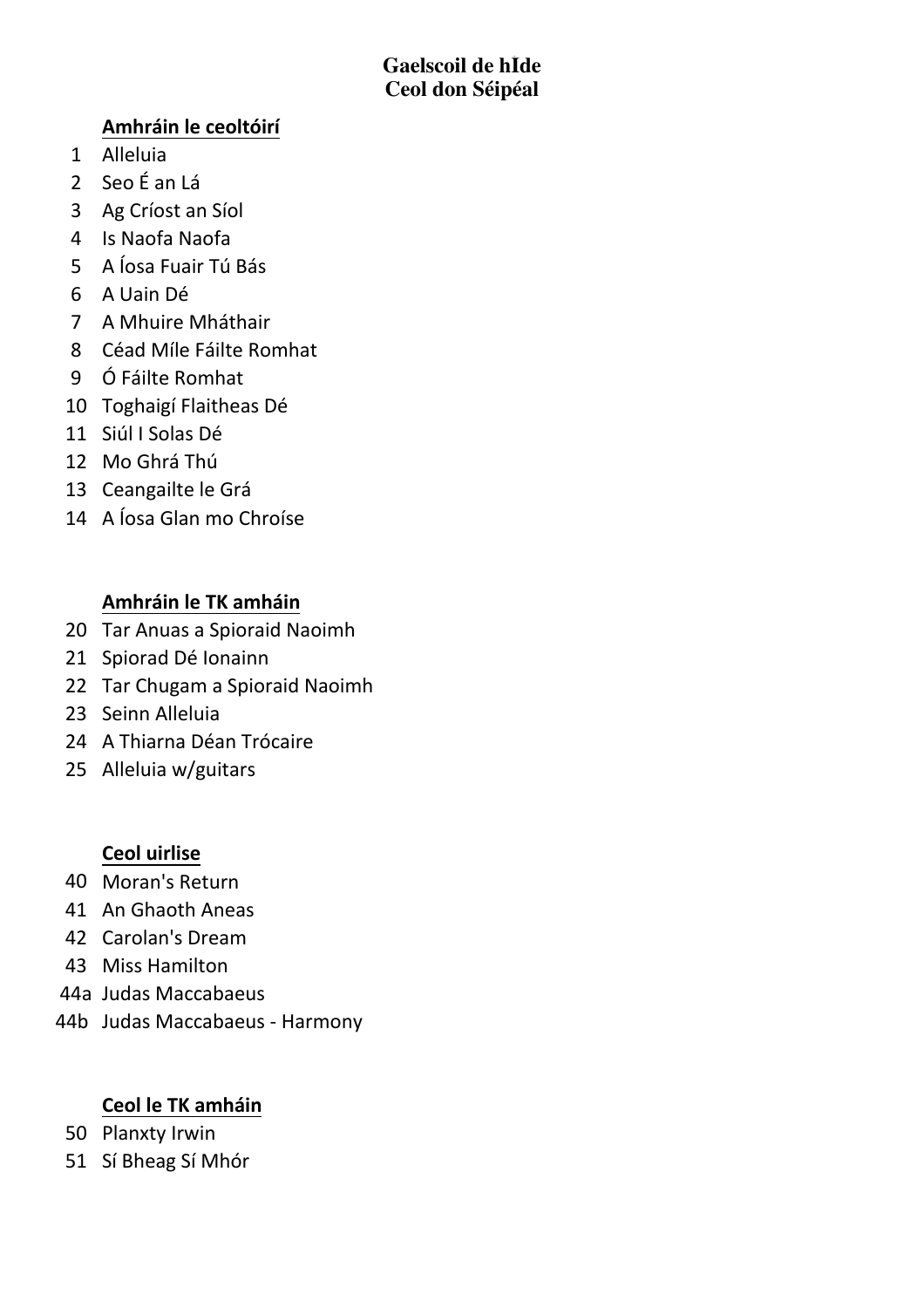

 $\mathbf{0}$ G,  $\mathsf D$  $-2$  $F\natural$  $C$  $\overline{\mathbf{3}}$ 

> G, G#, Α,

> > **B.**

 $C#$ ,

| E'D'C B-- | CBA G-- |  $| GCG FED | C, -- -- | |$ 

2 Seo É an Lá (F#C#)

 $||D - D - |G - FE - |$  $|G$  -FE D - -  $|E$  -FE D - -  $|$ \*\*\*\*\*\*\*\*\*\*\*\*\*\*\*\*\*\*\*\*\*\*\*\*\*\*\*\*\*\*\*

 $||D - - D - - |G - FE - - |$  $|G - FE D - - |E - FE E - - |$  $|D - - D - - |G - FE D - - |$ | G -FE D - - | E -FE D - - ||

| B - - A - -   F - - F - -       |  |
|---------------------------------|--|
| B - - A - -   E - - A - -       |  |
| B - - A - -   E - - D - -       |  |
| D - - E - -   E - - E - -    x2 |  |

| 3 | Ag Críost an Síol (F# C#)                       |    |
|---|-------------------------------------------------|----|
|   | $  A,B,  C, C, D E - B, C,  B,A, - G#, A, -   $ | -1 |
|   | *************************************           |    |
|   |                                                 |    |
|   | F ED E - - FE   D <b>C,</b> D E - - <b>C,</b> D |    |
|   | EAA - - BA   G FD E - - E                       |    |
|   | F ED E - - FE   D <b>C,</b> D E - - <b>C,</b> D | 3+ |
|   | E AB C - - BC   D' CA B - - BA                  |    |
|   |                                                 |    |
|   | EAA - - BA   G FD E - - <b>A,B,</b>             |    |

| C, C, D E - - B, C, | B, A, - G#, A, - ||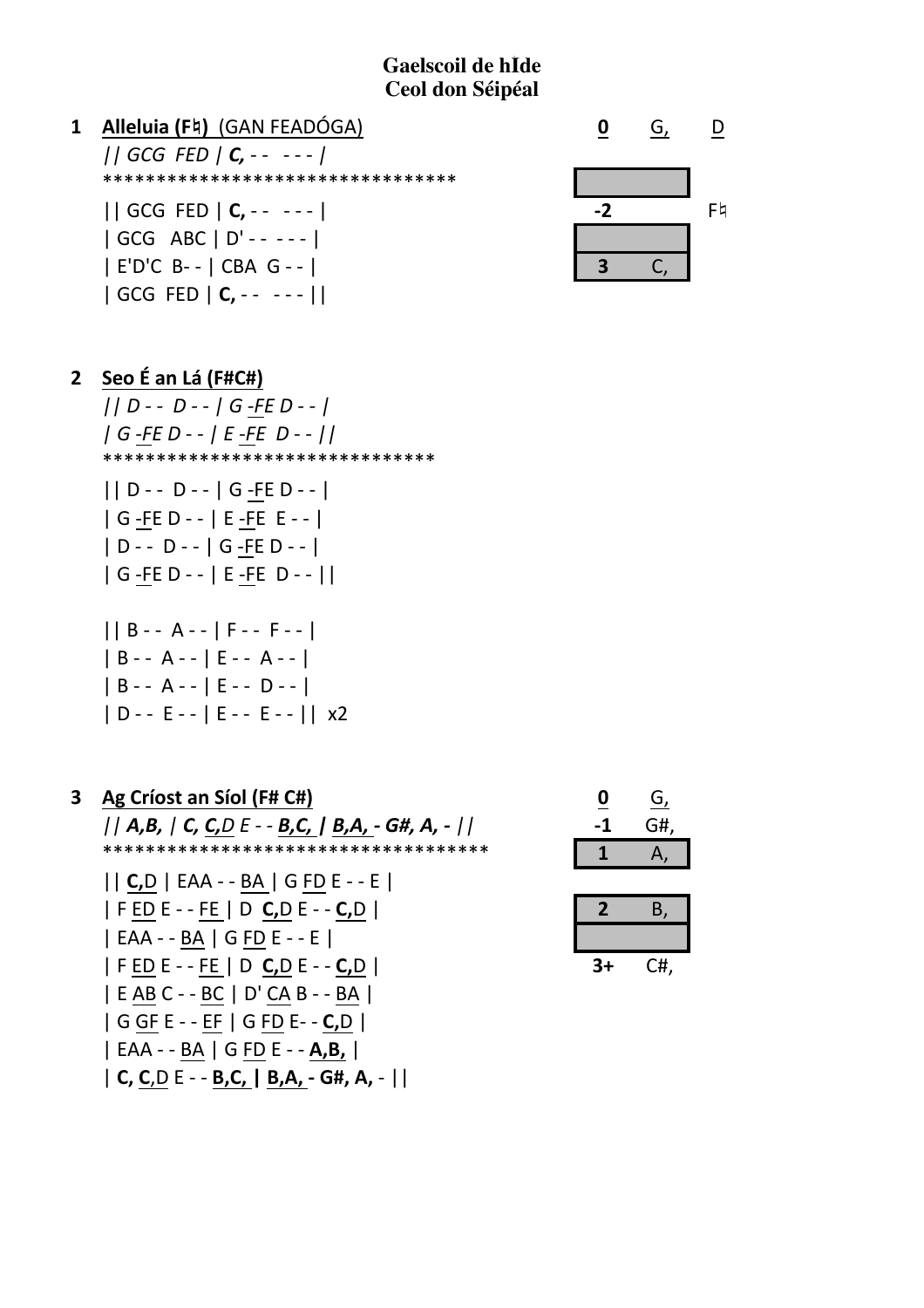



| 5 A Íosa Fuair Tú Bás (F# C#)                       |
|-----------------------------------------------------|
| $  A,  D - D F - F  G - E D C, -  $                 |
| AFD GE <b>C</b> , $ D - - - -  $                    |
| *********************************                   |
| $  A,  D - D F - F  G - E D C, -$                   |
| D - D F - A   GE - - - - <b>A,</b>                  |
| $ D-DF-F G-EDC, -- $                                |
| AFD GE <b>C,</b>   D - - - - -   <br>x <sub>2</sub> |
|                                                     |

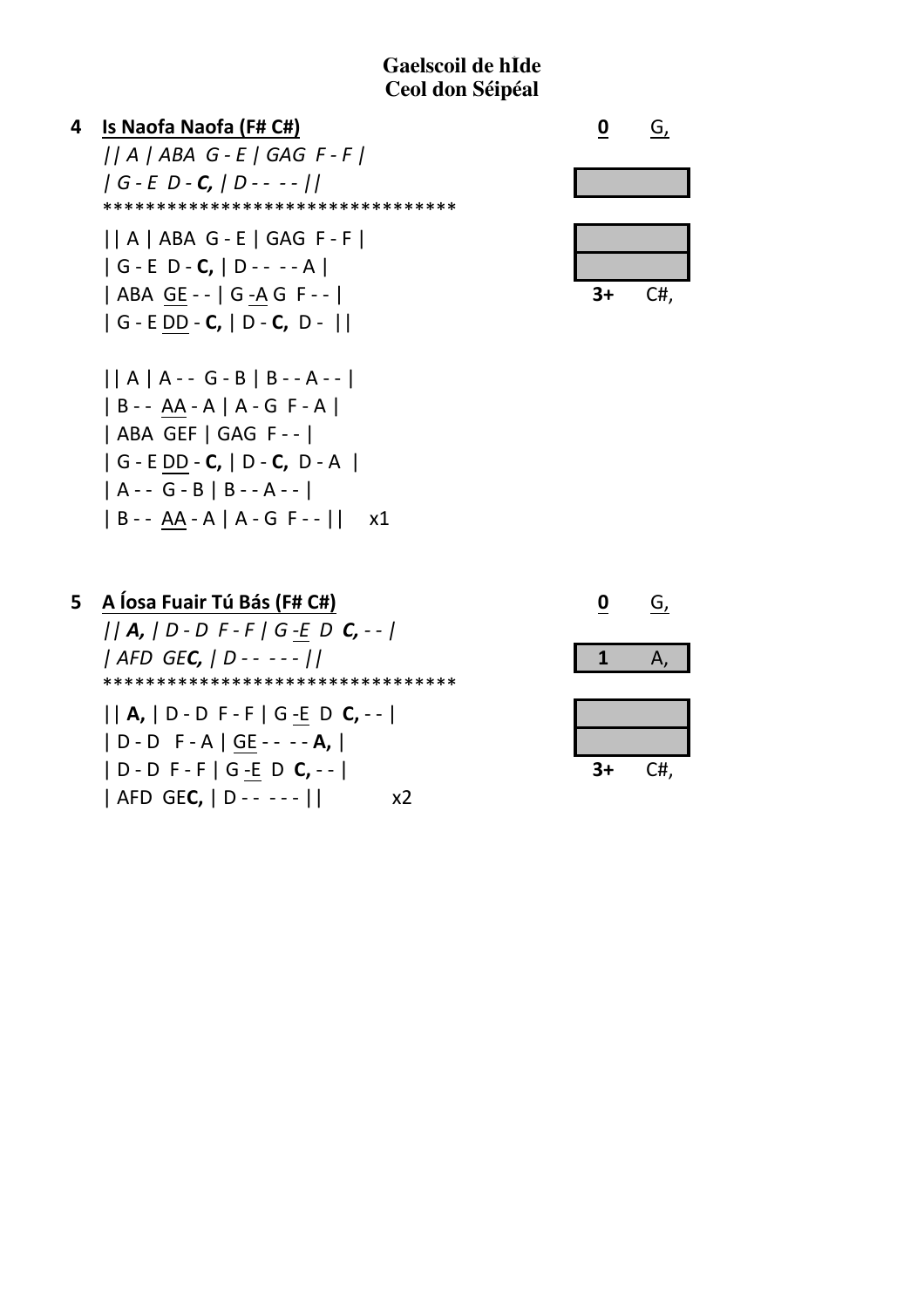# A Uain Dé (F# C#) 6  $||F|F-DE-F|G-EF-F|$  $|G - F E - DE | F - - - - |$  $|D - EF E - D | D - - - |$ \*\*\*\*\*\*\*\*\*\*\*\*\*\*\*\*\*\*\*\*\*\*\*\*\*\*\*\*\*\*\*\*\*  $||F|F-DE-F|G-EF-F|$  $|G - F E - DE | F - - - - |$  $|D-EF E-D|D---F|$  $|F-DE-F|G-EF-F|$  $|G - F E - DE | F - - - - |$  $|D-EF E-D|D---F|$  $|F-DE-F|G-EF-F|$  $|G - F E - DE | F - - - - |$  $|FGA B - G | A - - - - |$  $|D-EF E-D|D---|$  $x1$

A Mhuire Mháthair (F#)  $\overline{\mathbf{z}}$  $||GGAB||A-A-FEF|G---||$ \*\*\*\*\*\*\*\*\*\*\*\*\*\*\*\*\*\*\*\*\*\*\*\*\*\*\*\*\*\*\*\*\*  $||DBA|G-B--DGF|E---EAG|$ | F - A - - D EF | G - - - - G AB | hold hold  $|C - C - E GC | B - - - G GA B|$ hold  $|A - A - F EF | G - - - |$  $x<sub>3</sub>$ 

**Céad Míle Fáilte Romhat (F# C#)** 8 0 G,  $||D||BBAA$  FFD -  $|B, -A, A, E - D - ||$ \*\*\*\*\*\*\*\*\*\*\*\*\*\*\*\*\*\*\*\*\*\*\*\*\*\*\*\*\*\*\*\*\*  $\mathbf{1}$ Α,  $||F - FF FEEE |E - DD G - F - ||$ | D - EF GABG | F - E - A - - - | Β, 2  $A - FD$  B, B, A, A,  $G - G - F - D$ | BBAA FFD - | **B, - A,A,** E - D - || x2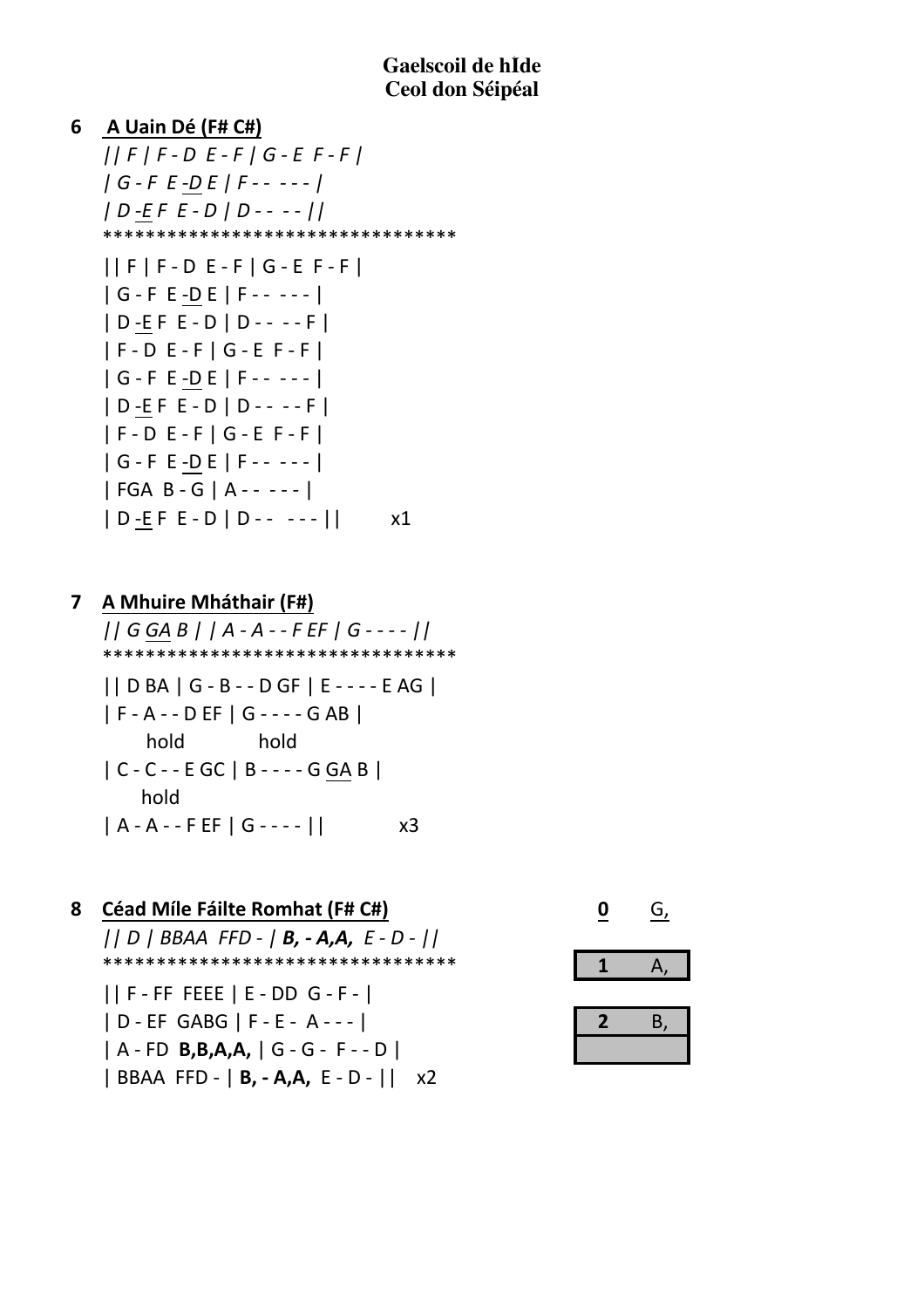| Ó Fáilte Romhat (F# C#)                   |  |
|-------------------------------------------|--|
| $  A, B, D   F - E DB,  A, -  $           |  |
| *********************************         |  |
| $  A, B, D    F - E DB,   A, -A, B, D   $ |  |
| $ E - FAB $ $A - FGA$                     |  |
| $ BGAFED B, -A, B, D $                    |  |
| $ E - FEDB,  A, -  $<br>x2                |  |

10 Toghaigí Flaitheas Dé (F# C#)  $|F-FG A-FE|DB, DE F---|$  $|G - AG F - GF | E---D---1|$ \*\*\*\*\*\*\*\*\*\*\*\*\*\*\*\*\*\*\*\*\*\*\*\*\*\*\*\*\*\*\*\*\*

 $V$  || F - FG A - FE | DB, DE F - - - |  $|G - AG F - GF | E--- - F|$  $|F-FG A-FE|DB, DE F---|$  $|G-AG F-GF|E---D---|$ 

11 Siúl I Solas Dé (F#)  $||GGFF|EED-|$  $|E - F - |G - G - |$ \*\*\*\*\*\*\*\*\*\*\*\*\*\*\*\*\*\*\*\*\*\*\*\*\*\*\*\*\*\*\*\*\*

- V ||GGFF|EED-|  $|E - F - |G - G - |$  $|GGFF|EED-|$  $|E - F - |G - G - |$
- $C$  || B - B | C C C B |  $A - A$  | B - B BA |  $|G - G|$  A -A AG  $|$  $|$  FFEF -  $|$  G - - -  $|$   $|$ x3+chorus

| n | Θ. |
|---|----|
|   |    |

| 2 | В, |
|---|----|
|   |    |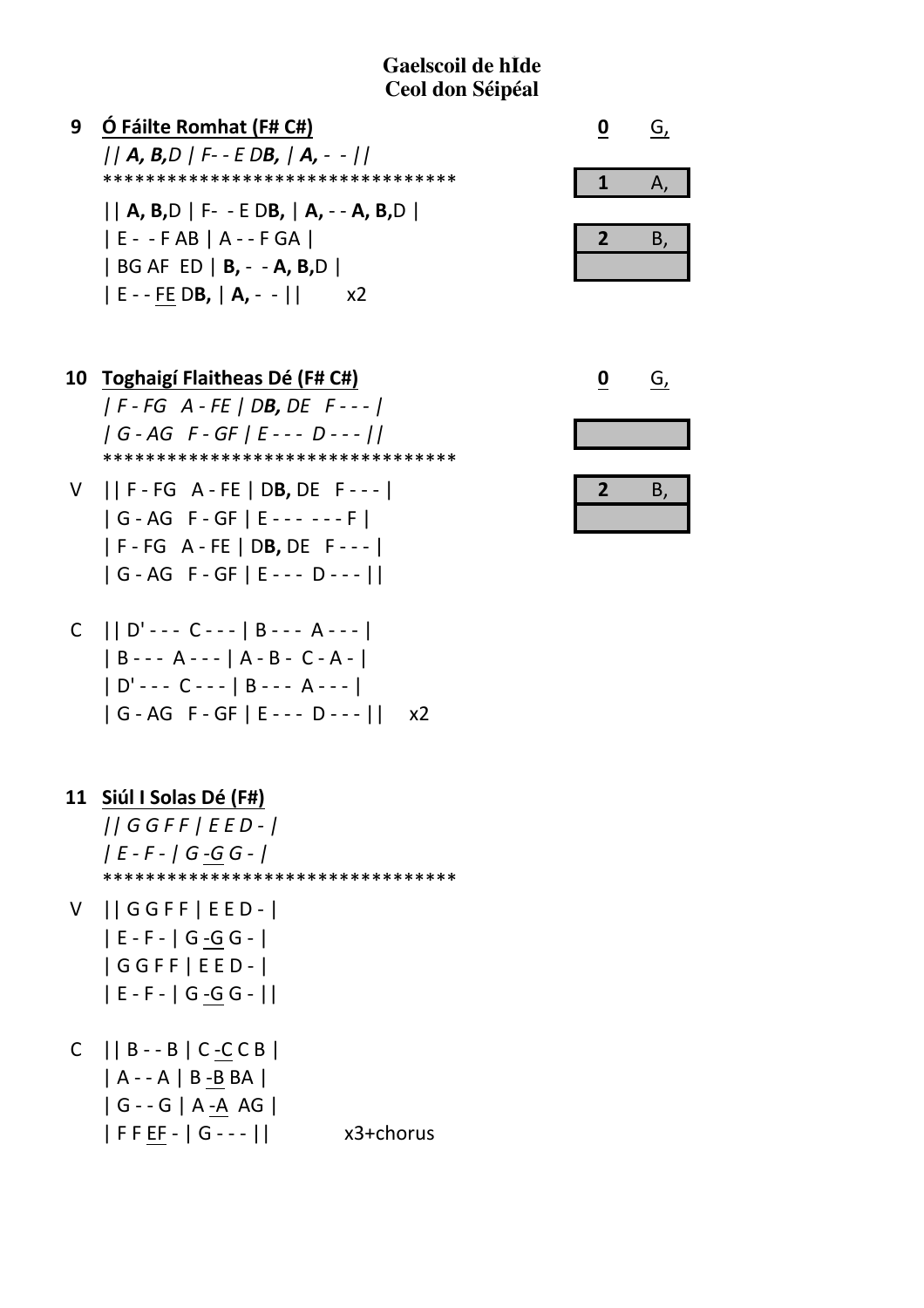$\mathbf{D}%$ 

 $F4$ 

 $\overline{C}$ ,

 $\overline{\mathbf{3}}$ 

| 12 Mo Ghrá Thú (F#) (GAN FEADÓGA)                                                                              |      | G, |
|----------------------------------------------------------------------------------------------------------------|------|----|
| Intro & Chorus:                                                                                                |      |    |
| (only play chorus when full choir sings)                                                                       | 1    | Α, |
| EF   GE -G   AE -   FG FD   B, - A,B,  <br>$  C, DE   G - F   E - -  - -    $                                  | 3    | Β, |
| 13 Ceangailte le Grá (GAN FEADÓGA)<br>$  $ FFEE $ $ DD <b>C</b> , - $  $<br>********************************** | O    | G, |
| $  $ FFEE $ $ D D <b>C</b> , - $ $<br>  F F E E   D D <b>C,</b> -                                              | $-2$ |    |

 $||G,G,C,C, ||DDEE||$  $|EEDD|DDC,-||$  $x2 +$ chorus

| 14 A Íosa Glan mo Chroíse (F#)<br>$   A,B,    DDDF    ED -   $                  |  |
|---------------------------------------------------------------------------------|--|
| *********************************<br>    A,B,   DD DF   ED DEF   GG FD   E - FG |  |
| AA FD   EF D DB,   A,B, DD   D -                                                |  |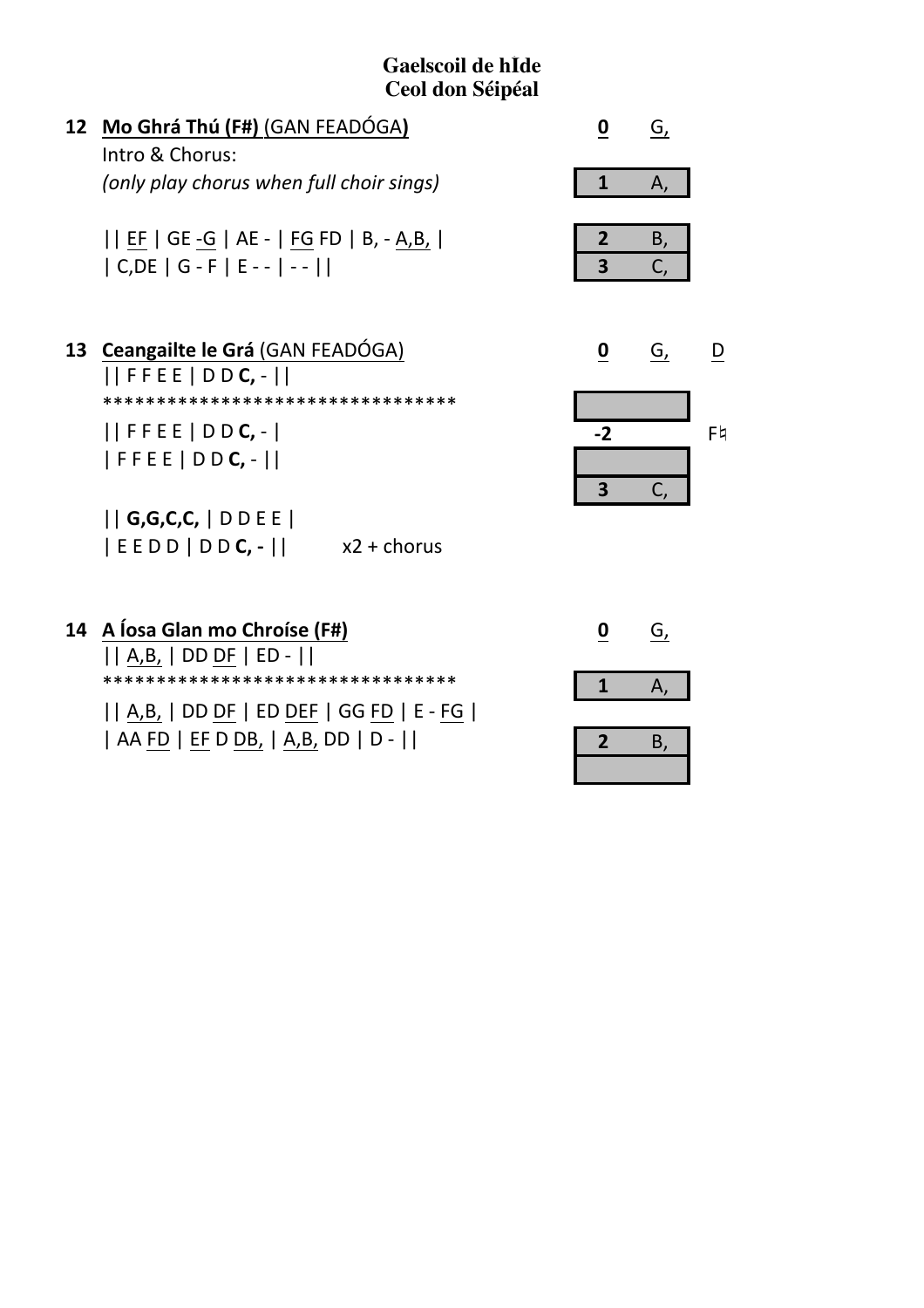### **40 Moran's Return (F# C#)**

 $||:FA|BEEAG|FDDD'E'|$  $|F'E' D'C D'B AF| EEF GGA|$  $|BEEAG|FDDD'E'|$  $|F'E' D'C D'B AF|EDD:||$ 

||:FE | D D'C D' -E' | F'E' D'C B AF | | B E' E' -F' | G'F' E'D' E' D'E' | | F' G'F' E' F'E' | D'E' D'B A D'E' |  $|F'E' D'C D'B AF|EDD:||$ 

#### **41 An Ghaoth Aneas (F#)**

 $|$ : C | B - A G B - C D' | A - A A - C |  $|B-AGE-DE|G-G-G-1|$ 

 $||D'||G'-G'G'-F'E'||D'-D'D'-C||$  $|B-AGB-CD'|A-AA-D'|$  $|G'-G'-G'-F'E'|D'-D' - D' - C|$  $|B-AGAC-F|G--G-||$ 

# **42 Carolan's Dream (F#) 0** D

 $||:EF|GFEDE|GFEDGA|$ | B AB AG FE | E - - AB | |+C+CD'+B+BC+|+A**G#**++AB+E'+YD'+|  $|E'D' BA AG ED |E--:||$  $|$ : BC  $|$  D'B D'E' D' -B  $|$  D'B D'E' D' -B  $|$ | E'D' E'F' E'D' BD' | E'- - E'D' | |+C+CD'+B+BC+|+A**G#**++AB+E'+YD'+|

| E'D' BA AG ED | E - - :||

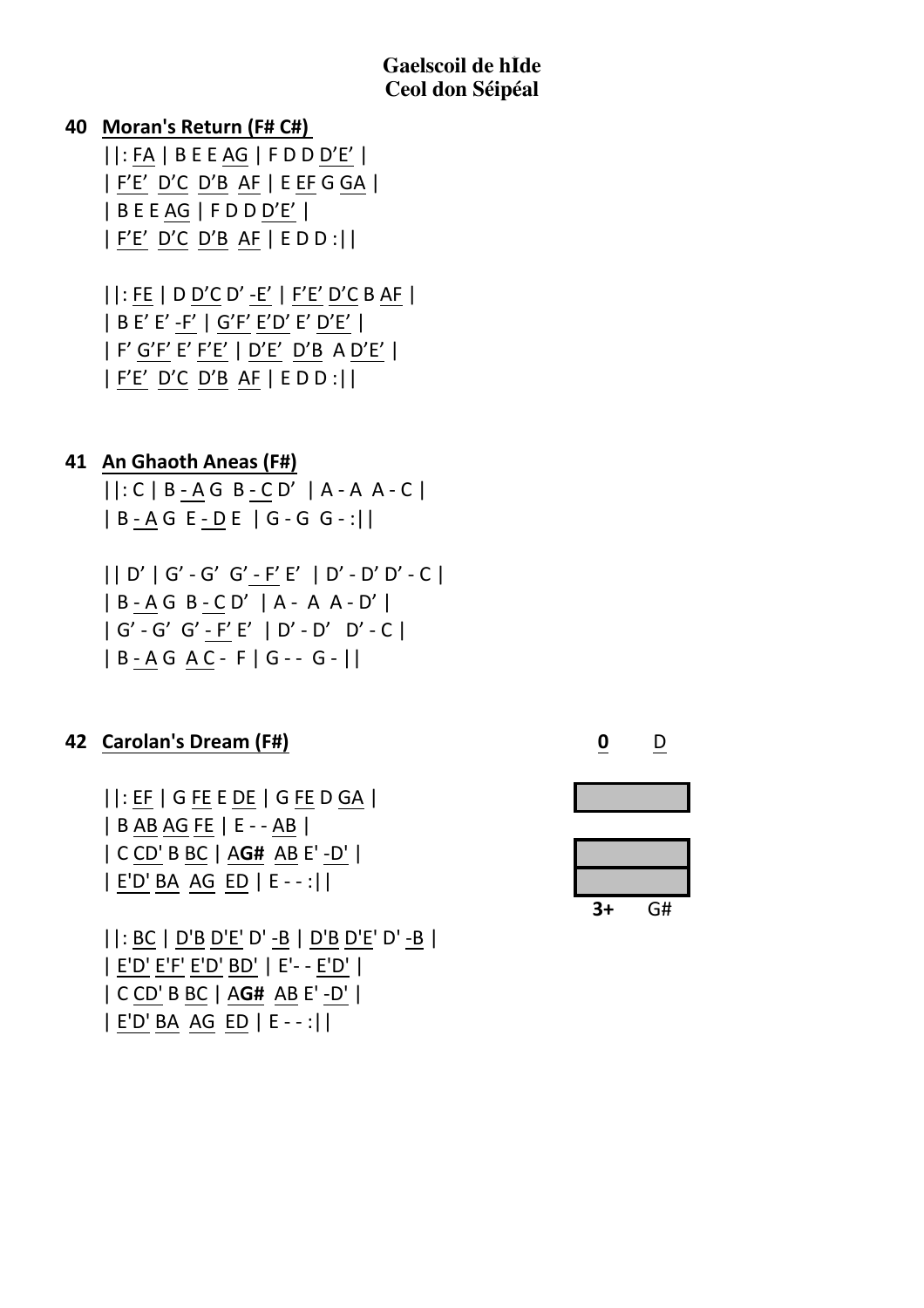#### 43 Miss Hamilton (F#)

 $||: B - D' - CBAG || D' - CBC D' D - - - ||$  $E - DC$ , B,DGD | C,B,A,G, A, - - - | | BC D'CB AGAF | GF GA BG E DE G - | | D'BAG E FG DC, | B, - A, -G, G, - - - :||

||: D'E'D'C CBAG | D'E'D'C CBAG | | BD'G'D' E'D'CB | CBAG A - - - | | BC D'CB AGAF | GF GA BG E DE G - | | D'BAG E FG DC, | B, - A, -G, G, - - - :||



| s | B |
|---|---|
| З |   |